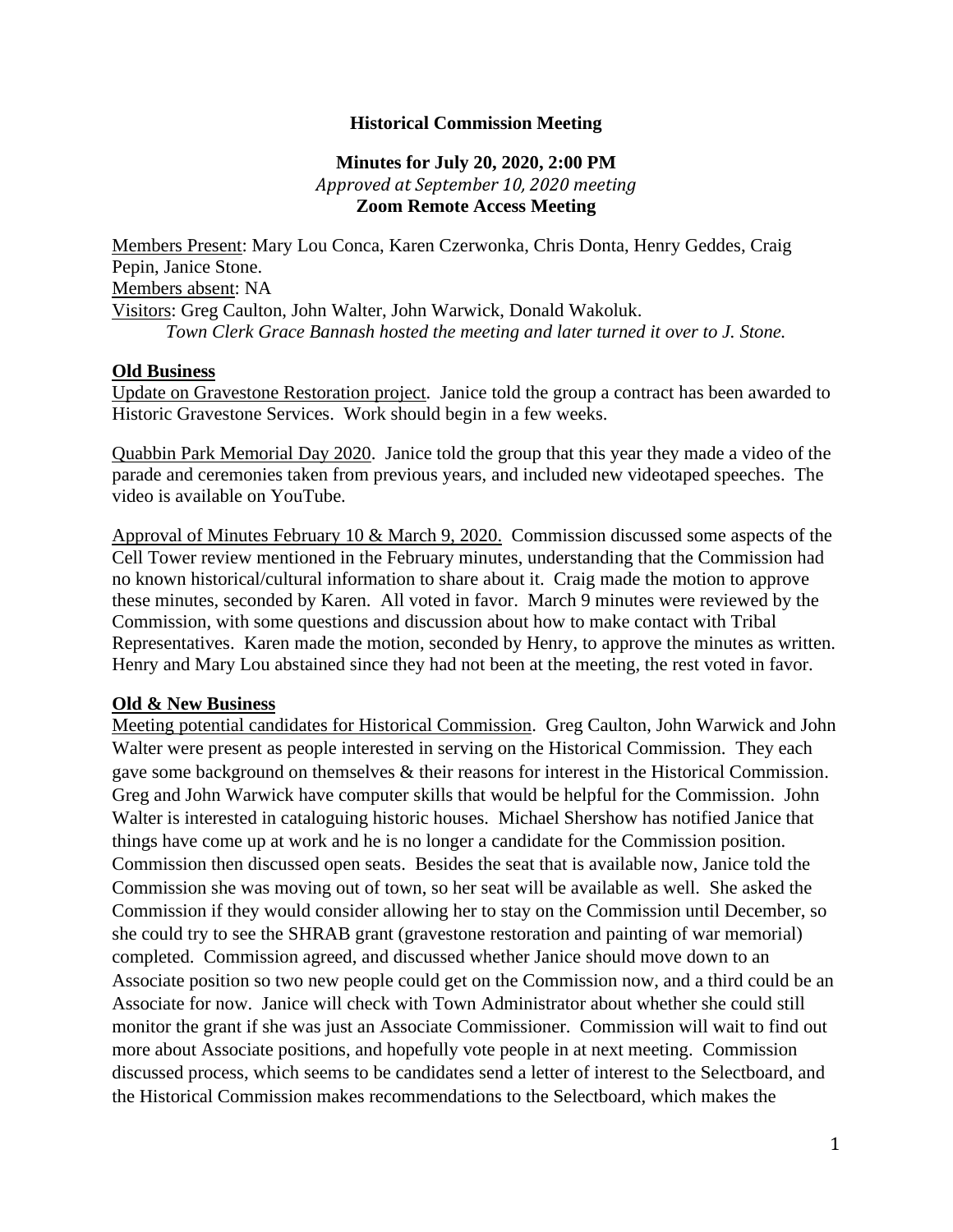decisions about who to appoint. John Walter told the Commission he had submitted a letter of interest some time ago, but would do so again now. Other two will as well.

Potential Cultural Council-Historical project. Janice described some communication she has had (Historical Commission email) with Ayesha Lateef, widow of the famous musician Yusef Lateef. She is interested in putting an historical marker on her property commemorating her husband's contributions. Janice told her to get in touch with the Shutesbury Cultural Council, and perhaps there could be a concert or some kind of celebration of his work as a public cultural event for the installation of the marker. Apparently, the Historical Commission is responsible for plaques on houses with the names of prior residents, so this may fall under our purview. She suggested this might be a nice project to help support.

# Locating Reference materials on CSLs. To be continued.

Possible purchase of some books for library. Janice had sent around a list of books she thought might be interesting and useful. Mary Lou had lent Janice a folder of material, which Janice has copied but has not had time to scan to send to people yet. Both lists include "Stone Prayers: Native American Constructions of the Eastern Seaboard" by Curtiss Hoffman.

Four new possible development projects & impact on any CSLs. Janice gave a brief description about the four ANRADs (Abbreviated Notice of Resource Area Delineations) submitted a couple months ago to the Conservation Commission for wetland boundaries confirmation on four large areas in town. These areas are off Carver Rd, Baker Rd and two off Pratt Corner Rd. The review, which involves hundreds of acres, is just for wetland boundaries for now, preliminary to possible solar project development. The public hearings are being paused until the general public can meet in person to discuss the projects again. In the meantime, Cowls has submitted four Preliminary Subdivision Plans for portions or all of these same properties. Janice attended the Zoom Planning Board meeting the other night, where the Planning Board determined that the submissions did not meet the necessary definition of what a preliminary subdivision plan is for, and did not have all the required materials submitted. They will be rejected, which means any new solar development projects on these properties would fall under the revised solar bylaw approved at the Annual Town Meeting in June. Janice's concern is that there may be stone structures (Colonial and Native American) which could be destroyed by a large solar (or residential) development. How can the Commission and Planning Board find out what is out there in time for it to matter in the decision-making review of development plans?

Discussion about Scenic Roads bylaw & other ways to protect stone landscapes. Commission discussed the Annual Town Meeting Warrant Article Rolf Cachet-Schilling submitted a few years ago, as a starting point for another try. It was just for public lands and willing private owners. Mary Lou told the group Rolf had taken her and Henry on a tour of some stone groupings or "stone prayers" a few years ago. There are definitely such features in Shutesbury. Don (Town tree warden) mentioned his concern for large diameter trees along the roadways which are being cut down. There does not seem to be any way to protect these old trees near historical areas. The Scenic Roads bylaw would help, for trees and stone walls within 25' of the centerline of the roads. How to research the age and possible historical importance of these